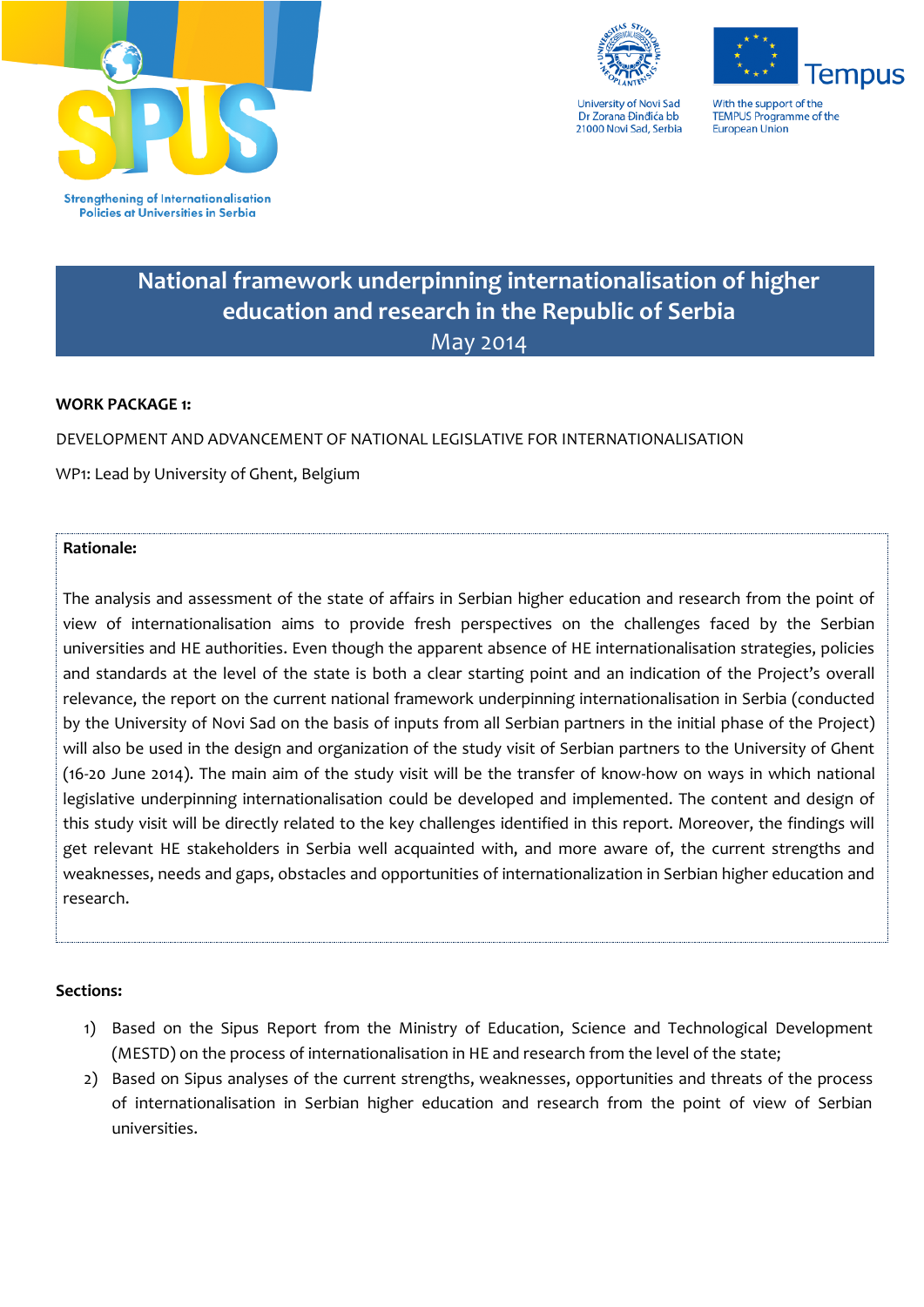





With the support of the **TEMPUS Programme of the** European Union

# **SECTION 1**

a) Short description of the strategy of the Serbian government related to internationalization of higher education and research:

The Government of the Republic of Serbia (RS) adopted in October 2012 the **Strategy of the Development of Education in Serbia 2020** which states that the vision for the development of higher education incorporates: internationalization; mobility of students and staff; quality, relevance, efficiency, coverage and modernization of HE.

Some of the goals of the Strategy are:

- **I** Internationalization of the HE study programmes;
- **Offering more study programs in foreign languages;**
- **I** Increasing the number of joint study programs, especially master studies with foreign universities;
- Increasing the mobility of teaching staff across the countries of the European Higher Education Area;
- Supporting the mobility of most successful students from RS and receiving high quality students from abroad;
- Establishment of PhD schools;
- **Support for participation of teachers and students in international research projects (e.g. Horizon 2020)**
- Intensive university cooperation in EU programs RS is eligible for (e.g. specific actions of Erasmus +)

The Strategy states that HE studies in the Republic of Serbia should be implementing the principles and standards that apply to the universities of the European Higher Education Area (EHEA) and that they are suitable for foreign students as well. The Strategy envisages that by 2020 at least 10% of all students come from abroad.

The Action Plans for the Strategy are in the process of gathering opinions from the relevant national bodies/institutions.

Currently, the Ministry of Education, Science and Technological Development is expecting official opinions on the text of the Agreement on the participation of Serbia in Erasmus+ (2014-2020) from SEIO, Ministry of Youth and Sport, Ministry of Finance, Ministry of Foreign Affairs and Republic Secretariat for Legislation, and then the Agreement is expected to be adopted by the Government. European Commission requested at the Bilateral Screening of the RS for Chapter 26 - education and culture  $(4^{th}$  April 2014, Brussels) that the Agreement should be signed by both sides by the end of April 2014.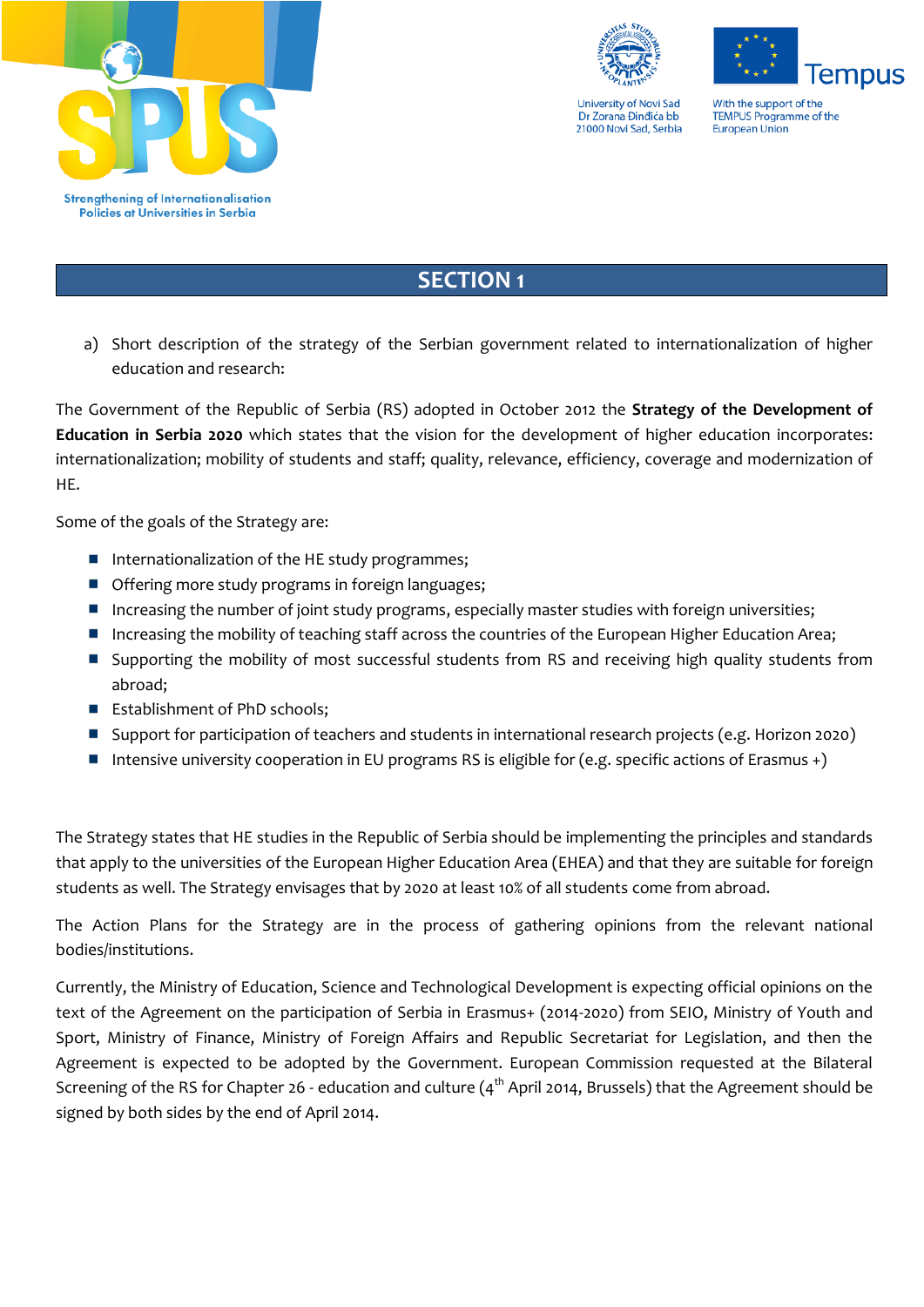



**Tempus** With the support of the **TEMPUS Programme of the** European Union

The Government of the Republic of Serbia adopted in 2010 the **Strategy for Scientific and Technological Development, 2010 – 2015.**

"A mechanisms for integrating scientists from the Diaspora in national projects will be created. Higher mobility of local scientists will naturally improve the chances for employment of scientists who return from abroad to the institutes and faculties in Serbia. The program to return scientists to Serbia will be implemented through shorter or longer study visits which will ensure necessary resources for those scientists who wish to continue a part or their whole career here in Serbia. They will be enabled to gather their teams and provide the necessary research equipment."

Partnership with international organizations through programs and developing databases and relevant statistical methodology:

"Ministry shall develop methods for closer monitoring of developments in science and research in the country, and leverage the best experience from around the world in the domain of scientific and technological policies. Only in this way, on the basis of genuine and accurate information, valid management decisions could be made. The short term focus will be to complete the database of researchers in Serbia and our researchers in Diaspora, and then gather the data on scientific projects and institutions".

b) Other legislation related to internationalization

The main legal framework, the current **Law on Higher Education** (LHE) adopted in September 2005 in the Parliament, is entirely in line with the Bologna Principles. The Ministry of Education, Science and Technological Development is going to increase the activities on the implementation of internationalization in higher education through Amendments to the Law by: complying with the Lisbon Convention, recognition of diplomas obtained abroad (professional and academic recognition), granting residence permits to foreign students, solving problems of visas for students, providing scholarships and accommodation for foreign students, etc.

The Law on Higher Education acknowledged that HE reforms were not likely to be effective unless there was a gradual change in the mode of university governance. It therefore created a framework for the process of university integration, supporting a number of integrative functions. International cooperation and mobility were, from a legislative point of view, perceived as a responsibility of an 'integrated' university.

- c) Comments on policies focused on:
- **Students**
- **Grants**
- Underserved groups (diversity)
- Procedure for new degrees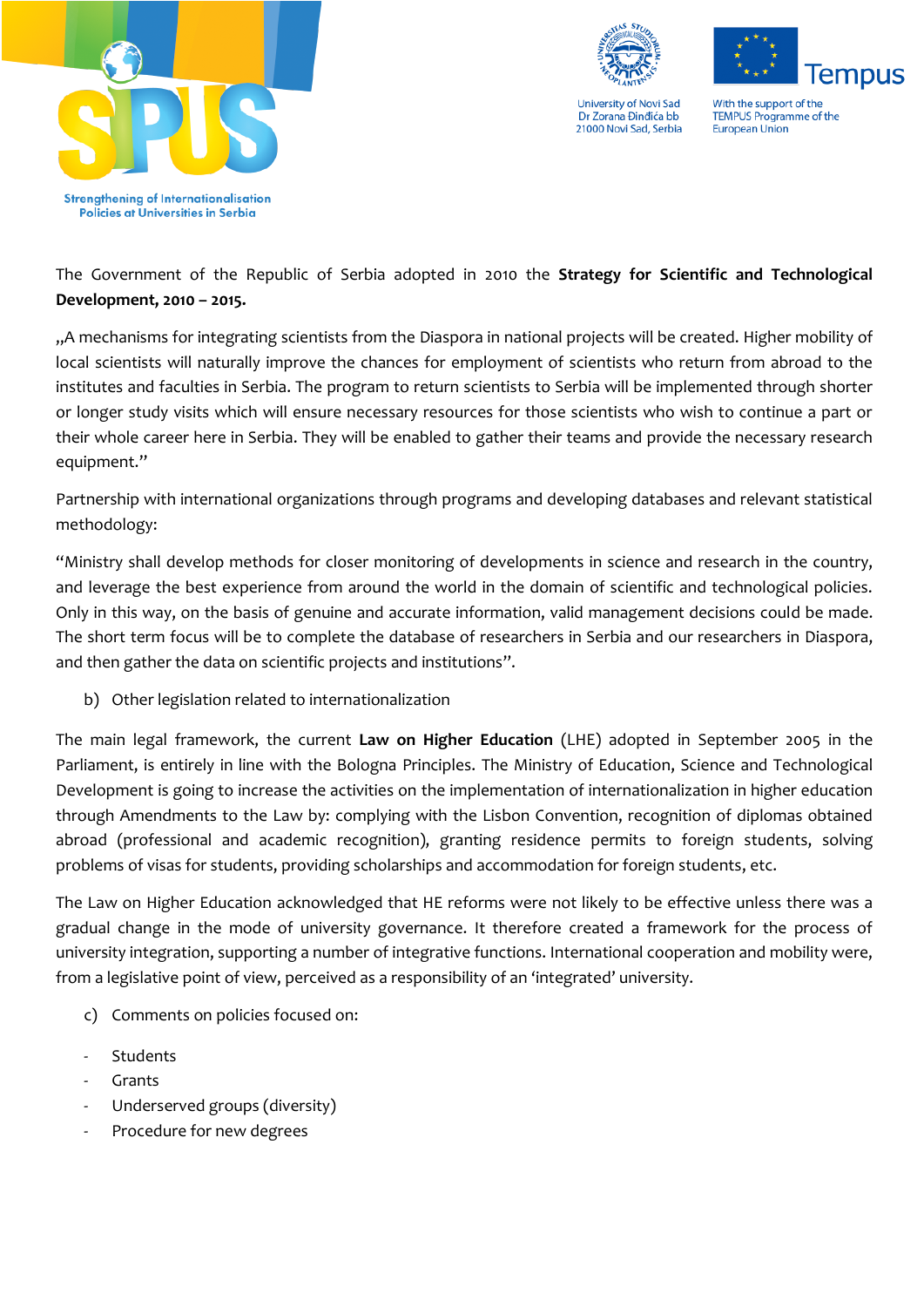





With the support of the **TEMPUS Programme of the** European Union

**Strengthening of Internationalisation** Policies at Universities in Serbia

Student Services (regulated by the Law on Students' and Pupils' Standard):

- successful students of lower property status: loans or scholarships;
- right to food and accommodation in student facilities;
- facilities for resting and recovering, performing cultural, artistic, sporting and recreational activities;
- full health insurance: all students at public and private HEI's up to the age of 27.

# Student representative Bodies:

- Student Parliaments at each HEI;
- Student Conference of the Universities (SCONUS) and Student Conference of the Professional Colleges at the State Level;
- Student Associations (Student Union of Serbia, Students Association of Belgrade, etc.);
- Permanent Student representatives in NCHE;
- Student participation in the accreditation process.

Proposal of a new *Law on Student Organizing* formulated by the Working Group of the MESTD and discussed among all students' bodies: the next step is the adoption by the Government, before being addressed to the National Assembly for final adoption.

# *Serbian National Qualifications Framework*

- November 2010: the National Council for Higher Education (NCHE) adopted the first version of the Serbian National Qualifications Framework for Higher Education (SNQF) based on learning outcomes, compatible with the Bologna QF of the CoE and, partially, with EQF;
- February 2012: the National Assembly adopted Amendments to the LHE which represent a legal basis for the adoption of SNQF;
- October 2013: NCHE adopted an improved version of the SNQF completely compatible with EQF and proposed it to the MESTD for final adoption; the proposal contains the introduction of the Council for Qualifications, Sectoral Councils and other professional bodies;
- March 2014: MESTD initiated the procedure for formal adoption of the SNQF;
- March 2014: MESTD founded a Commission for formulating a proposal of a new comprehensive Law on Qualifications Framework containing all qualification levels;
- Current Amendments of the LHE contain adjustments necessary to achieve legal compatibility with EQF and Bologna QF:
	- o introduction of the short cycle,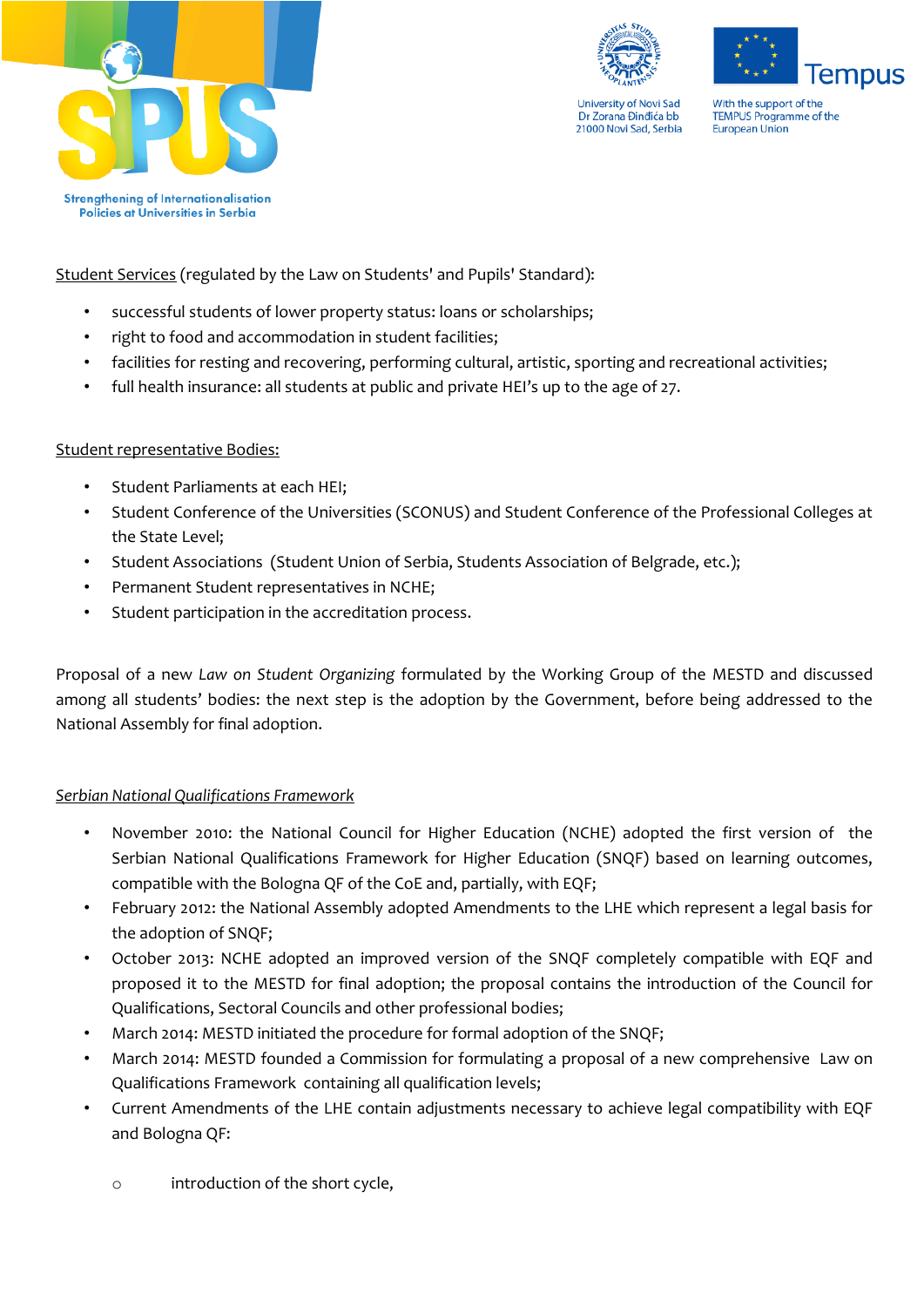

**lempus** 

With the support of the TEMPUS Programme of the<br>European Union

- o introduction of the professional master
- o academic specialization within the third cycle.

Adoption by the National Assembly expected probably by the end of 2014.

## PLANS:

## **Short term:**

- Amendments of the LHE (Recognition of Qualifications, National Qualifications Framework) ;
- Action plans for the Strategy for Education Development in Serbia 2020;
- Adoption of NQF for Higher Education;
- Law on Student Organizing.

## **Longer term:**

- Increased students` and teachers` mobility, respecting the Bucharest Communiqué *Strengthening mobility for better learning;*
- Much stronger cooperation with industry, resulting in better capacity planning and admission strategy connected with employability;
- Developing the social dimension of higher education;
- Improving student support services, counseling and guidance;
- Insisting on the triangle HE Research Innovations as a driving force for economy;
- Increasing public funding for both HE and research.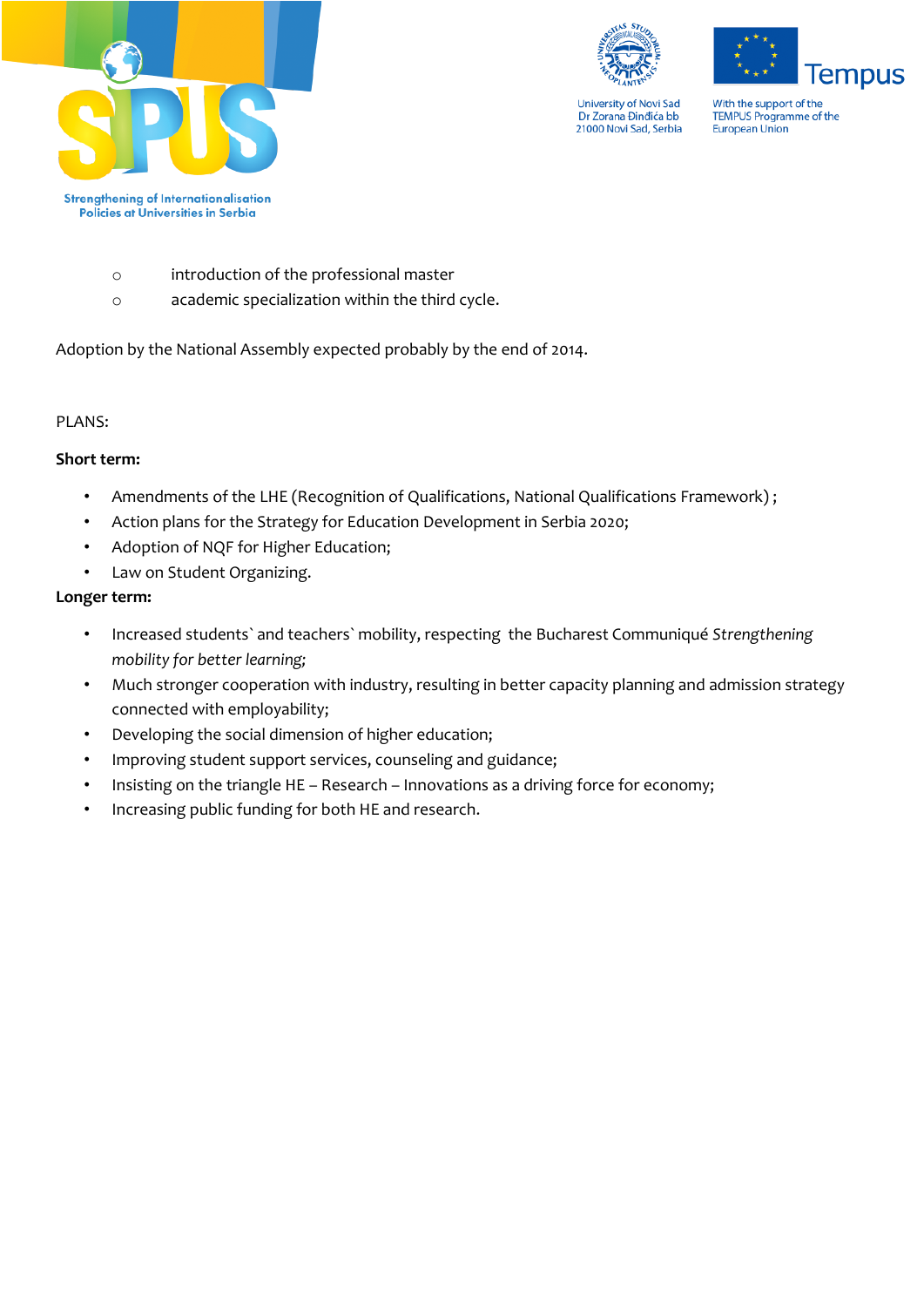



With the support of the **TEMPUS Programme of the** European Union

**lempus** 

# **SECTION 2**

# **ANALYSIS OF NATIONAL LEGILATION PROVIDED BY THE SERBIAN HIGHER EDUCATION INSTITUTION:**

# **University of Belgrade**

# **Introduction**

Current academic activities at the University of Belgrade, particularly those related to science, technology and research, take place within an internationalized context.

The University of Belgrade engages in considerable activity at the international scene regarding teaching, research and faculty / students exchange, i.e. taking part in the international mobility programmes for faculty / students in the European academic space. However, the University should invest further effort toward internationalization with the prospective of becoming more visible and competitive at the international academic stage.

Regarding the fact that the demographic figures in Serbia show a decreasing trend and that realistic prognoses point to a diminishing number of students in the future, it is necessary to compensate for it by attracting more foreign students.

The International Cooperation Department has the responsibility to promote internationalization and will certainly play a key role in its implementation; however, it can only prove successful if the entire academic community will support changes required by the internationalization process. These entail changes in numerous regulations, procedures and academic culture, but also demand funds and support to the faculty, administration and services so that they could face and tackle the necessary changes.

# **1. National Strategy for Internationalization**

Following introduction of the Higher Education Act ("Official Gazette of the Republic of Serbia" No. 76/05, 100/07, 97/08 and 44/10), the universities in the Republic of Serbia have implemented the principles of the Bologna Process in the higher education sector, which has allowed for closer cooperation with the universities from the EHEA<sup>1</sup> countries. Cooperation in research domain also takes place through international programmes.

# SWOT Analysis Results

# Inner strengths:

**.** 

 Academic studies in the Republic Serbia are organized following the principles and standards applied at the EHEA universities and are adapted to the needs of foreign students as well, so that at least 10% of the student population may be foreign students.

<sup>&</sup>lt;sup>1</sup> European Higher Education Area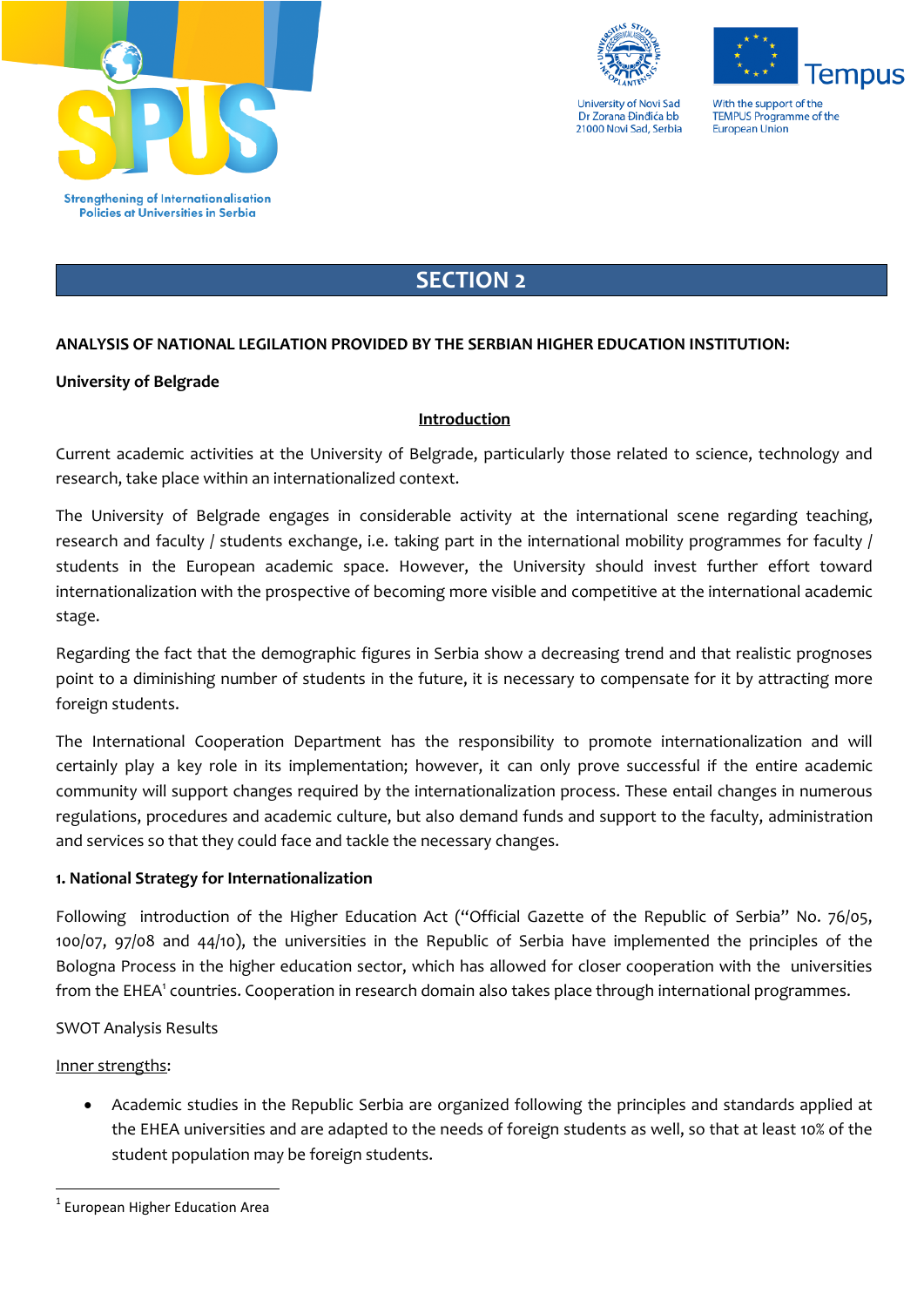





With the support of the **TEMPUS Programme of the** European Union

**Strengthening of Internationalisation** Policies at Universities in Serbia

- The higher education market is open to foreign university programmes, under the same conditions as Serbian universities (accreditation, licensing, etc.).
- Serbian universities cooperate actively with foreign universities, primarily from the EHEA countries, fostering faculty/student exchange, carrying out joint research in accordance with  $ERA<sup>2</sup>$  research programmes and taking part in the EU programmes.
- The number of faculties accrediting study programmes in the English language is increasing steadily.

# Inner weaknesses:

- Foreign students are still low in numbers, since the programmes in English or other foreign languages are rather scarce; however, there are students coming from former Yugoslav republics who can follow programmes in Serbian.
- Foreign students face quite a few administrative barriers (visas, residence permits, insurance etc.) which add more impediments to their decision to come and study in Serbia.
- Joint study programmes with foreign universities are few.
- Recognition of foreign diplomas is rather complicated at some higher education institutions, since they apply their own criteria and standards (this is particularly relevant for PhD Diplomas), or they equalize study programmes (which is not in accordance with legal procedures for foreign diploma recognition), requiring holders of valid foreign university diplomas to sit for additional exams.

# Opportunities:

- Increasing number of foreign students at Serbian institutions of higher education.
- Increasing number of Serbian students at EHEA higher education institutions.
- Favourable experiences of students from Africa and the Middle East, who have already traced a tradition of studying at Serbian universities.
- Maintaining and increasing numbers of students from former Yugoslav republics, who, among other things, do not face the linguistic barrier (students coming from Bosnia and Herzegovina, Montenegro and Croatia).

# Threats:

**.** 

- Complicated administrative procedures hamper foreign students' enrolment in Serbian universities.
- Procedures to recognize foreign diplomas are too slow and intricate.
- Joint study programmes with foreign universities are too few.
- Offer of study programmes in English and other languages is rather poor.

<sup>&</sup>lt;sup>2</sup> European Research Area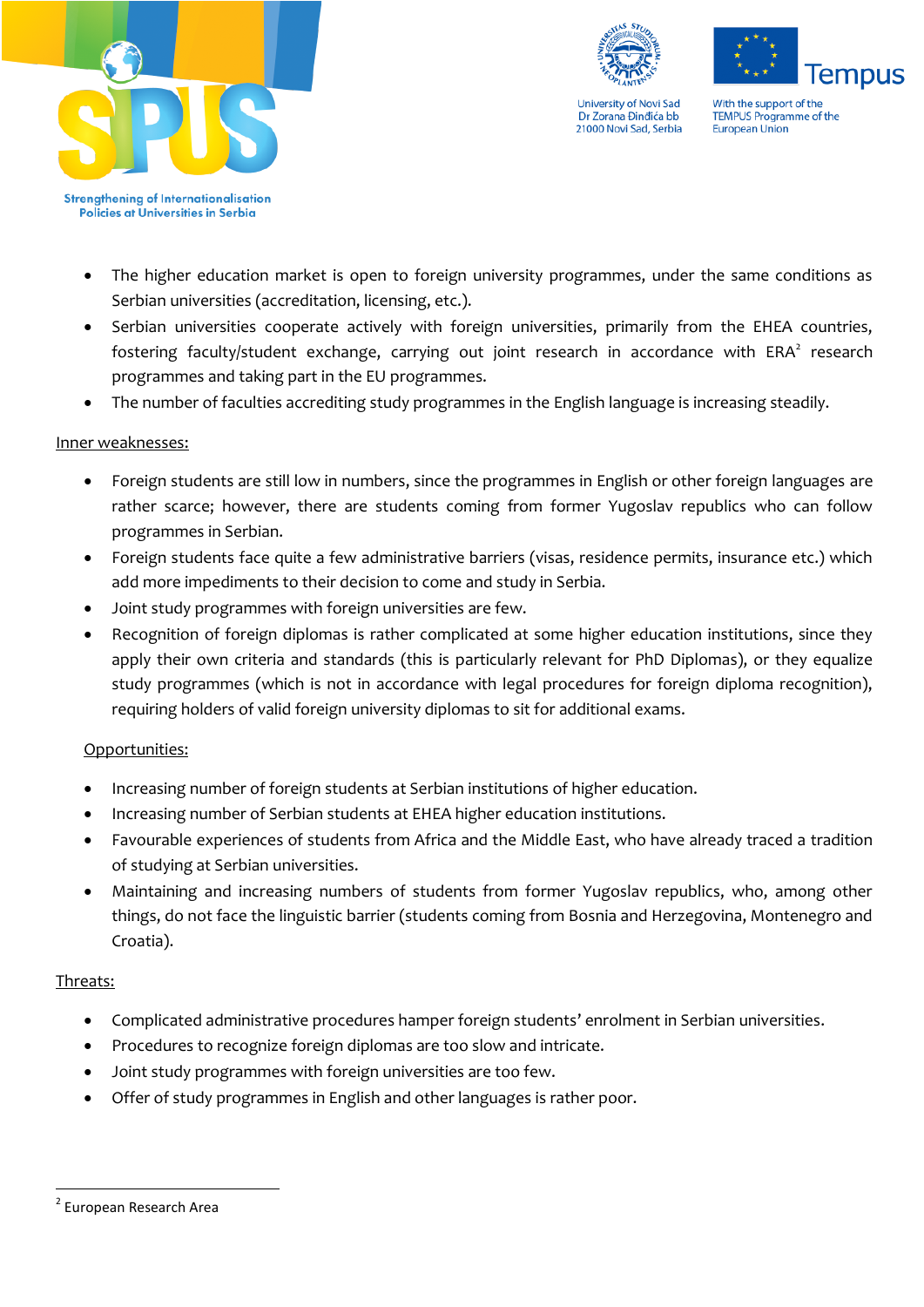





With the support of the **TEMPUS Programme of the** European Union

## **Objectives**

International cooperation of higher education institutions and faculty/student mobility both contribute to the higher education quality, through developing competences of faculty and students, who gain better chances of employment. In accordance with the Higher Education Development Strategy in Serbia until 2020 ("Official Gazette of the Republic of Serbia" No.107/2012, in further text 'Strategy') it is necessary that following be carried out:

1) All institutions of higher education in Serbia should closely cooperate with the relevant EHEA and ERA institutions and follow the activities and trends in the area.

2) The institutions of higher education in Serbia should internationalize their activities through offering joint study programmes, international research projects and enabling faculty/student mobility, thus providing for their own development and progress.

3) The policy of faculty/student mobility should be based on a variety of measures to ensure financing of mobility, accessibility of infrastructure, full recognition of study results and support during academic studies; efficient administrative procedures concerning visas and other important issues should be adopted to facilitate foreign students' enrolment in Serbian universities as well as their life in Serbia (health care, accommodation, meals, etc.).

4) Mobility should be enabled across the three educational cycles. Mobility options should be created within the structure of study programmes and within joint diploma programmes organized with foreign universities. Also, the institutions of higher education should be obliged to issue the diploma supplement either in English or other foreign language to every student at a minimum cost.

5) The policy of mandatory teacher development (through post-doctoral studies) and doctoral students' study visits to foreign universities should be implemented. Such policy must rely on highly selective criteria and should be adequately financed. Budget funds aimed for grants, prizes and development programmes for faculty/students should be pooled in order to allow for proper and responsible management.

6) The programmes (in English or other foreign languages) offered to foreign students should get accredited following the standard procedure, so that inadequate offers by poorly prepared institutions can be avoided. The reputation of Serbian higher education institutions must not be damaged.

7) Due to its capacity and quality, Serbian higher education has a potential to attract a large number of students from the neighbouring region, for whom there is no language barrier; in order to develop the potential to a full degree, it is necessary to support, both organization and funds wise, those areas of education in Serbia that are already competitive in the international market, as well as those which are yet to acquire such status.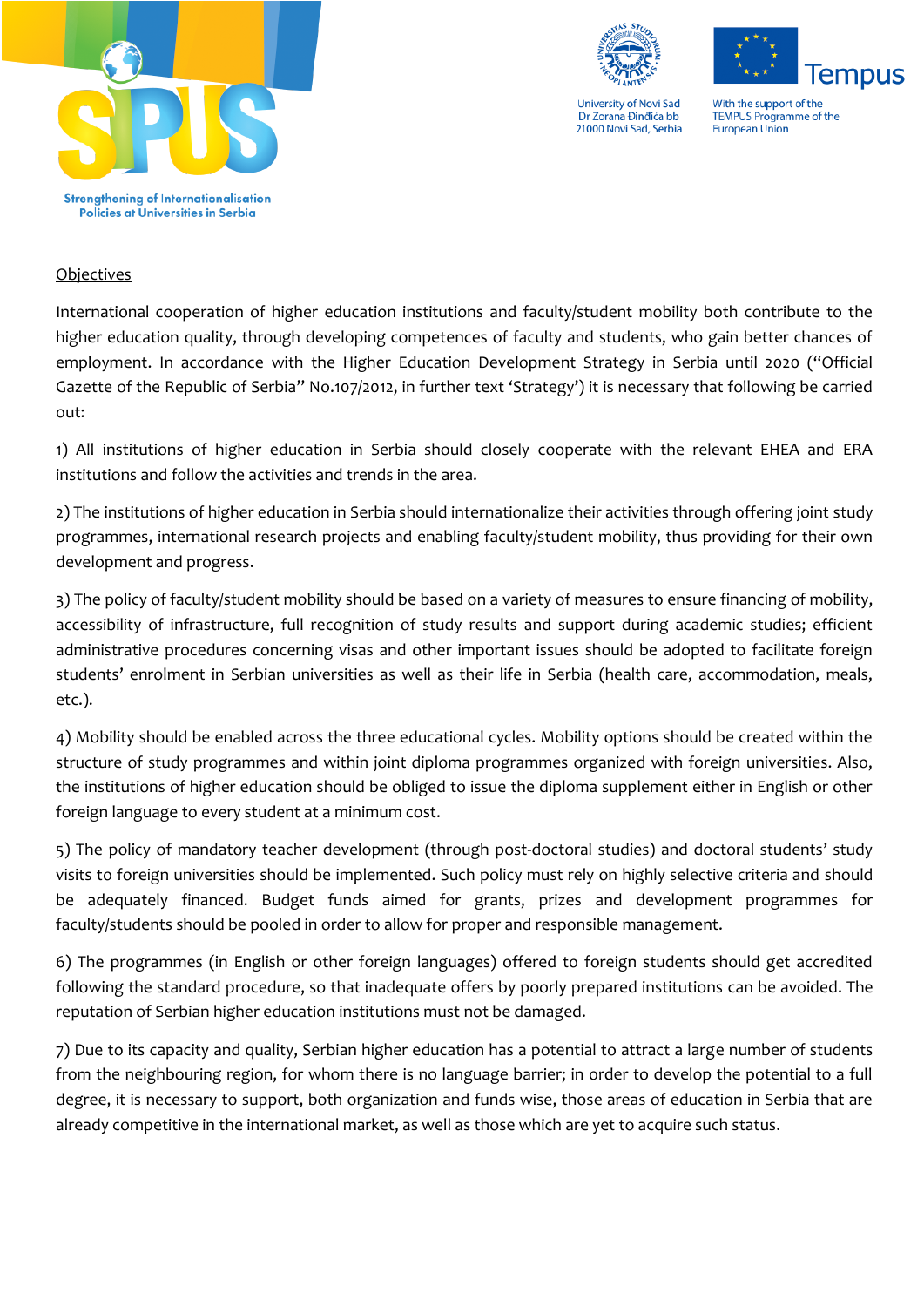



**lempus** With the support of the **TEMPUS Programme of the** 

European Union

8) Until the year 2020, specific policies, activities and measures should be formulated and adopted to improve the international competitiveness and visibility of Serbian higher education, which should, in turn, lead Serbia upwards on the credible international and regional quality lists.

# 2A. Higher Education Structure

The system of higher education in Serbia is structured as two types of studies: academic (that are conducted in three cycles) and professional (conducted in two cycles), so as to ensure higher quality, flexibility and transparency of higher education. Each institution of higher education further elaborates the difference between professional and academic studies by defining learning outcomes, skills and competencies acquired in a particular type of study.

# SWOT Analysis Results

# Inner strengths

- Well-developed academic studies in a number of education areas.
- Commendable quality of some faculties or departments, as well as high quality of a considerable number of teaching staff.
- Existence of specific international relations sectors both at universities and at the institutions of higher education related to them.

# Inner weaknesses

- Insufficient number of joint study programmes with foreign universities.
- Small number of study programmes in English and other foreign languages.
- Insufficient number of agreements bringing foreign visiting teachers to Serbian universities.
- Insufficient number of agreements taking Serbian visiting teachers to foreign universities.

# **Opportunities**

- Organization of Serbian universities should be internally restructured to allow for faculties/departments to design, accredit and conduct joint interdisciplinary, multidisciplinary and cross-disciplinary study programmes and scientific research projects.
- Introduce measures to foster mandatory inter-university cooperation in designing joint master and doctoral study programmes.
- Develop mobility strategy to encompass all aspects of faculty mobility as well as rules for vertical and horizontal mobility of students within the higher education system in order to achieve better flexibility of studies.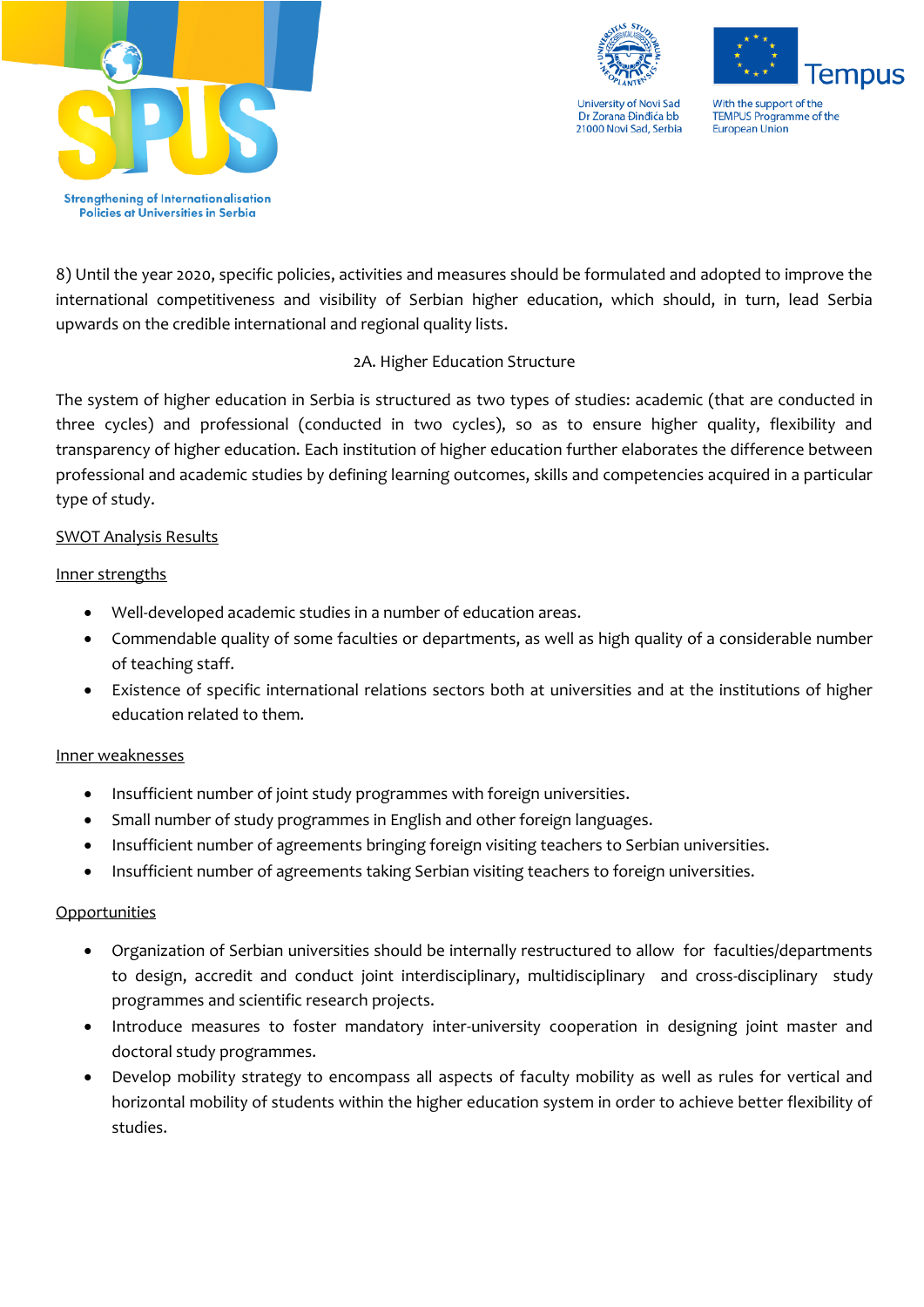



**lempus** With the support of the **TEMPUS Programme of the** European Union

## 2B Accreditation

The accreditation procedure for higher education institutions is regulated by the Higher Education Act ("Official Gazette of the Republic of Serbia", No. 76/95, 100/07, 97/08 and 44/10). Accreditation may be applied for by the Ministry, founder of the institution and/or the institution itself. The accreditation procedure is carried out by the Accreditation Committee.

The Accreditation Committee :

Issues accreditation certificates to institutions of higher education or study programmes.

 Issues warning notes to institutions of higher education or study programmes that fail to fulfil the requirements of quality and set deadline for their fulfilment, after the expiry of which the Committee decides on the application for accreditation.

Denies the certificate of accreditation if the institution has not fulfilled the requirements.

The institution that has fulfilled the requirements and has obtained legal confirmation will obtain accreditation certificate and work license through the Accreditation Committee. In the accreditation procedure, the Committee establishes whether the institution has or has not fulfilled the necessary requirements.

According to the latest data from the Accreditation Committee from January 2014, no joint programme proposed by higher education institutions has been granted accreditation.

# SWOT Analysis Results

# Inner strengths

- Developed procedures and rules.
- Cooperation with other agencies from the region and Europe.
- Activities related to continuing improvement of procedures and quality enhancement.

#### Inner weaknesses

- Frequent changes in admin and technical staff.
- Insufficient staff in quality assurance.
- Assessors occasionally differ strictness wise.

# Opportunities

- Designing a framework for qualification.
- Analysis and revision of Higher Education Reform in Serbia.
- Increased support by the state institutions.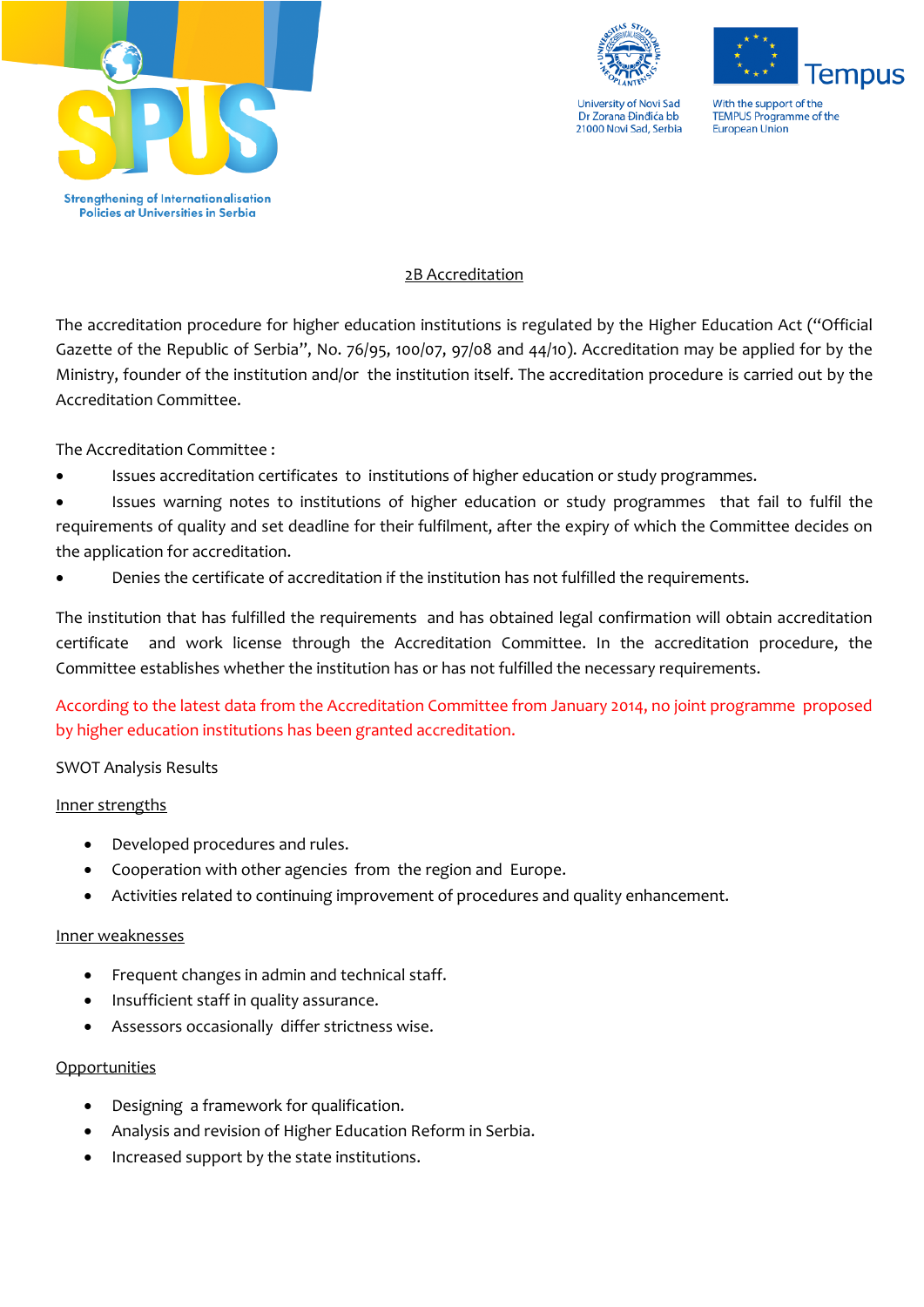



**Tempus** With the support of the **TEMPUS Programme of the** 

European Union

## Threats

- Lack of compatibility among study programmes.
- Long lasting economic difficulties in the country.
- Rather small academic community in the country.
- Insufficient student mobility.

## 2C. Financing Higher Education

The current model of higher education financing is regulated by the Regulation of working condition norms and standards for universities and faculties financed from the state budget ("Official Gazette of the Republic of Serbia" No.15/02, 100/04, 26/05, 38/07 and 11/07), which refers to the previous study system before the introduction of the Bologna principles. Therefore, it is necessary either to harmonize the Regulation with the new system of studies or completely change the model of financing.

Funds allocated to individual institutions are determined relative to the number of students enrolling for the first time at the expense of the state budget. Some other factors are also taken into consideration, such as: size of student classes, number of classes, number of teaching staff, building size, number of non-teaching staff. Total amount of funds (represented also by the necessary number of staff) is thus determined, and consequently corrected depending on the real number of staff working at an institution. On the basis of annual balance, a certain amount is transferred monthly to individual institutions, irrespective of whether all members of staff are covered financially. Each institution distributes the amount (and possibly its own resources) and determines the salaries of the employees.

Funds for running costs are determined on the basis of established norms and the annual balance sheets of the institutions of higher education and they participate as a percentage of budget funds in the overall resources of the institution of higher education. Due to the lack of funds, equipment and investment expenses are practically not disbursed by the state budget, although it is obliged by the Regulation to do so.

#### SWOT Analysis Results

#### Inner strengths

 Cooperation with international institutions and financing research from the budget and international research projects.

#### Inner weaknesses

 The current model of financing creates a considerable differences between paying students and those financed by the state budget.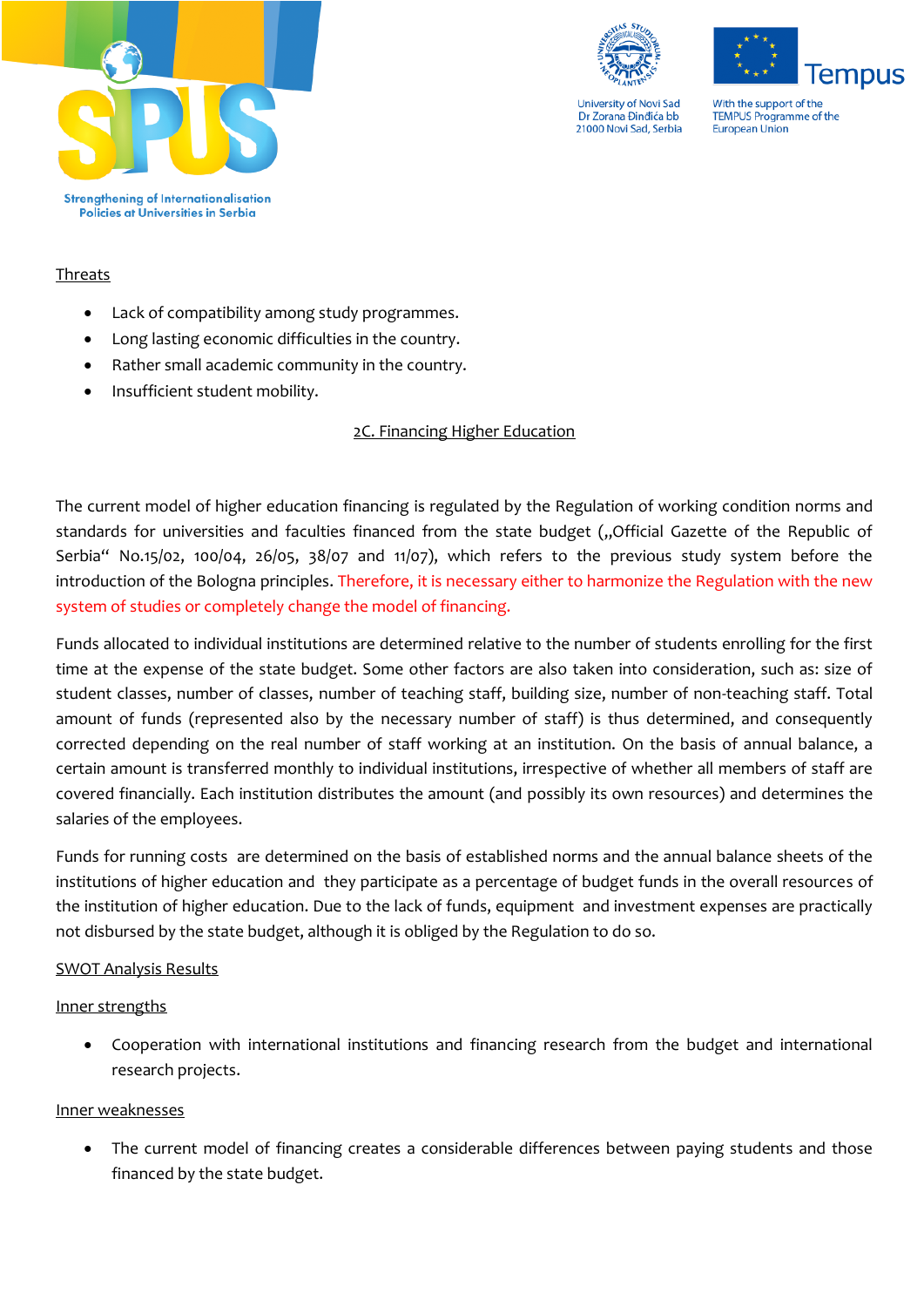

Policies at Universities in Serbia



**University of Novi Sad** Dr Zorana Đinđića bb 21000 Novi Sad, Serbia



With the support of the **TEMPUS Programme of the** European Union

The financing system is not transparent enough - the public does not know how much education of one

- student costs at any higher education institution. Students do not know either how much money the state allocates for their education.
- Institutions of higher education, motivated by short term financial benefits, sometimes endanger the quality and efficiency of studies by enrolling too many students or by opening departments all over the country.

# **Opportunities**

- Higher education development strategy provides guidelines for a new model in financing, establishing a strategic objective to reach the European average of relative disbursement for higher education from the public funds by raising it to 1.25% of GDP. All types of resources are covered here – tuition fee, subsidizing student loans and grants, students standard and all other resources disbursed from the budget towards the institutions of higher education to cover running costs and development.
- Transparent breakdown of education costs within education areas and education institutions; introducing the system of dual participation in the education costs, that should be divided between the state and students.
- Beside public funds, foster private source of financing especially from international sources.
- Stimulate higher education to secure part of their funds through collaborative projects with economic subjects and through participation in projects, both at home and internationally.

# Threats

- Long term economic difficulties in the Republic of Serbia.
- Low level of funds allocation for higher education from the budget, as well as low level of funds allocation for foreign student grants.
- Organization of doctoral studies is insufficiently developed. The criteria for acceptance of doctoral students into internationally financed research projects are not transparent enough.

# 3A. Strategy focusing on faculty

One of the objectives of the Higher Education Development Strategy is to increase faculty mobility. It is necessary to simplify administrative procedures for foreign faculty coming to teach in Serbia, as well as to support Serbian faculty visiting EHEA universities either to teach or to participate in programmes of professional development. It is necessary to motivate Serbian faculty to engage in a larger number of international research projects.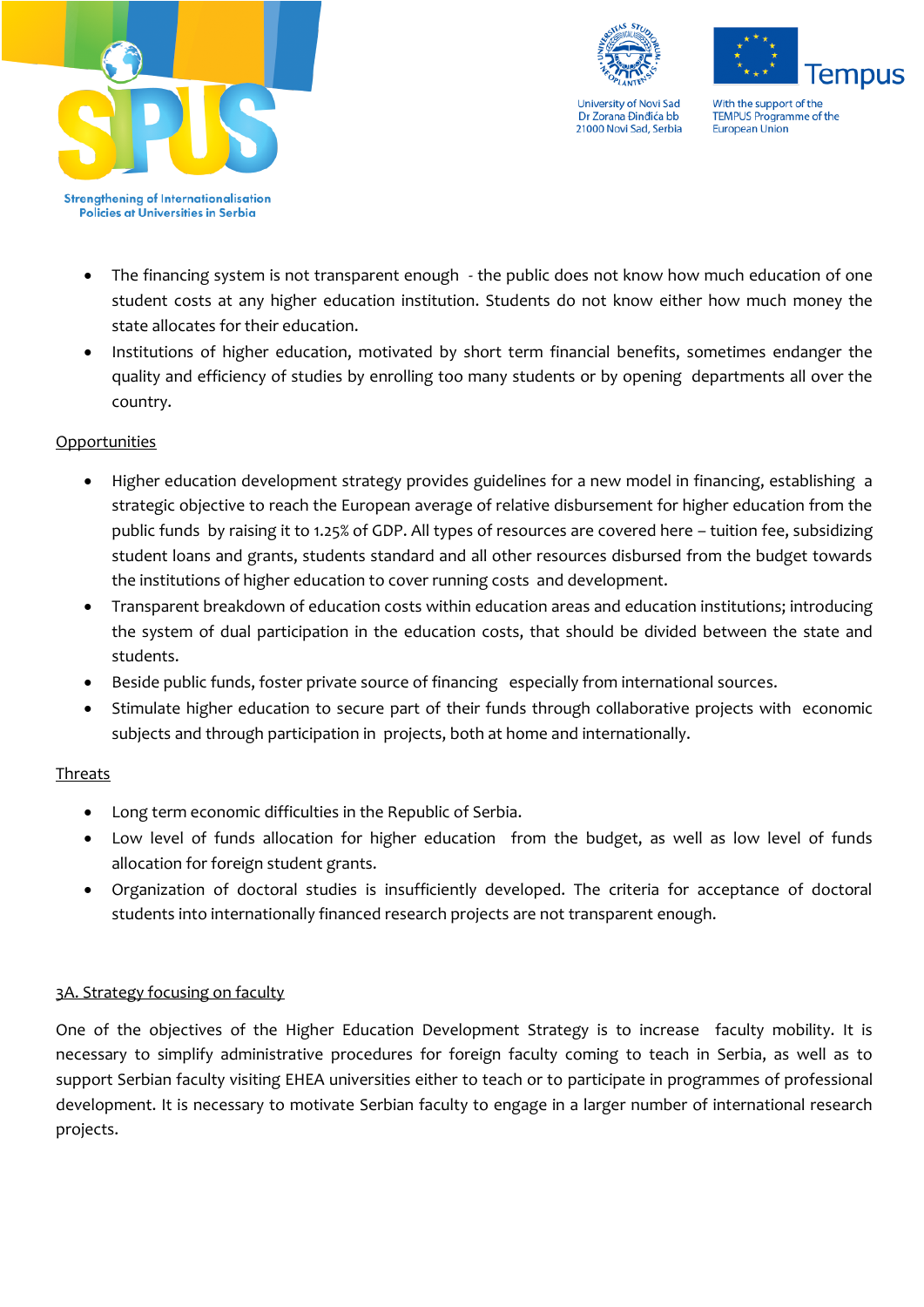



**lempus** 

With the support of the **TEMPUS Programme of the** European Union

# 3B. Strategy focusing on students

One of the objectives of the Higher Education Development Strategy is to increase student mobility towards foreign universities. In order to achieve this objective, it is necessary to simplify administrative procedures for foreign students coming to study at Serbian universities by introducing student visas , as well as to support students visiting EHEA universities either for one-semester or year stays. It is also crucial to simplify and speed up recognition of foreign diplomas, in accordance with the Lisbon Recognition Convention.

# 3C. Strategy focusing on grants

A well organized system of foreign student grants would contribute to better collaboration between Serbian and foreign universities. The objectives are:

- a) to provide enough adequate accommodation in students' halls of residence and to organize adequate accommodation in private homes through agencies that would guarantee standard quality and prices.
- b) to secure health care services for foreign students.
- c) to provide adequate social facilities for foreign students.
- d) to introduce a centralized register of foreign students at higher education institutions, in order to ensure monitoring their careers later in their domicile countries.
- e) to provide adequate support for foreign students to finish their studies.
- f) to develop services to support increase in foreign student numbers.

Apart from that, an increase in foreign grants would enable more Serbian students to study at foreign universities, which would result in internationally competent students, capable of being active in other cultures and environments.

# 3D. Strategy focusing on minority groups

The objective is to ensure equal educational opportunities for all ethnic groups in Serbia. However, this objective calls for strategies not only at the level of higher education, but on the level of elementary and secondary education alike.